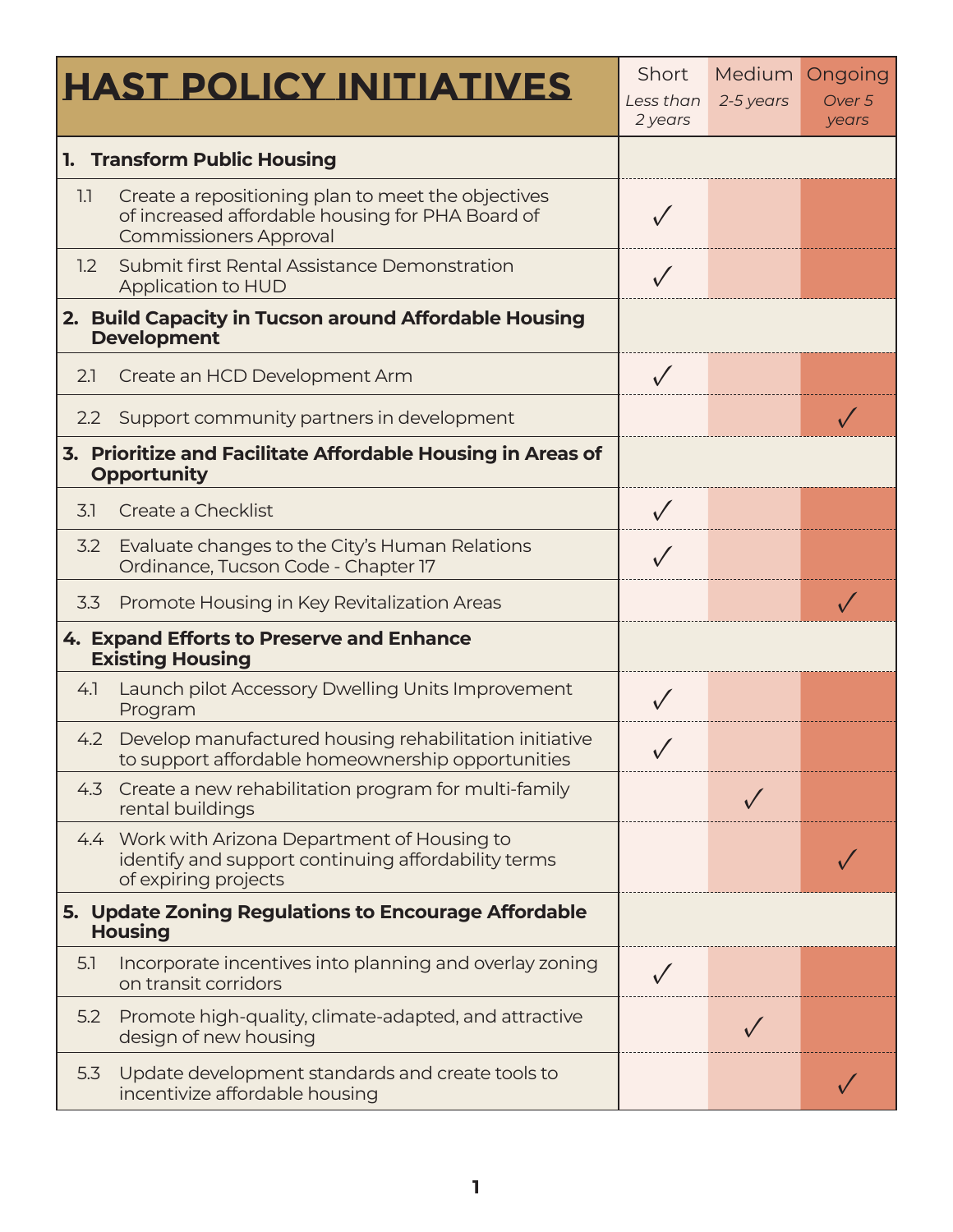|                                                                                                          | <b>HAST POLICY INITIATIVES</b>                                                                                                               | Short<br>Less than<br>2 years | Medium<br>2-5 years | Ongoing<br>Over 5<br>years |
|----------------------------------------------------------------------------------------------------------|----------------------------------------------------------------------------------------------------------------------------------------------|-------------------------------|---------------------|----------------------------|
| 6. Facilitate Development by Reducing Costs and<br>through Innovation                                    |                                                                                                                                              |                               |                     |                            |
| 6.1                                                                                                      | Streamline development review process for affordable<br>housing projects                                                                     | $\sqrt{}$                     |                     |                            |
| 6.2                                                                                                      | Evaluate expansion of the affordable housing impact fee<br>program                                                                           |                               |                     |                            |
| 6.3                                                                                                      | Incentivize ADU construction to add affordable rental<br>units to the market                                                                 |                               |                     |                            |
| 6.4                                                                                                      | Promote low-cost development and ownership methods<br>such as modular homes, 3D-printed homes, shared<br>housing, housing cooperatives, etc. |                               |                     |                            |
| 7. Develop Affordable and Mixed-Income Housing on<br><b>City-Owned Properties</b>                        |                                                                                                                                              |                               |                     |                            |
| 7.1                                                                                                      | Develop a phased development plan for existing<br>city sites                                                                                 |                               |                     |                            |
| 7.2                                                                                                      | Explore feasibility of city-sites on Sunshine Mile                                                                                           | $\sqrt{}$                     |                     |                            |
| 7.3                                                                                                      | Strategically acquire new properties to advance the city's<br>affordable and mixed-income housing goals                                      |                               |                     |                            |
| 7.4                                                                                                      | Advance development on Phase 1 sites                                                                                                         |                               |                     |                            |
| 8. Enhance Efforts Aimed at Housing Tucsonans Most<br><b>Vulnerable to Housing Instability</b>           |                                                                                                                                              |                               |                     |                            |
| 8.1                                                                                                      | Support Emerge to expand interim housing for<br>individuals and families fleeing domestic abuse                                              |                               |                     |                            |
|                                                                                                          | 8.2 Support the work of the Affordable Housing Alliance                                                                                      |                               |                     |                            |
| 8.3                                                                                                      | Support small scale housing for youth and older adults                                                                                       |                               |                     |                            |
| 8.4                                                                                                      | Rehabilitate the Tucson House                                                                                                                |                               |                     |                            |
| 8.5                                                                                                      | Support new Permanent Supportive Housing Projects                                                                                            |                               |                     |                            |
| 9. Pursue Additional and More Sustainable Funding<br><b>Streams for Affordable Housing in the Region</b> |                                                                                                                                              |                               |                     |                            |
| 9.1                                                                                                      | Reinstate the Tucson Housing Trust Fund                                                                                                      |                               |                     |                            |
| 9.2                                                                                                      | Evaluate adding housing in a future bond or tax measure<br>to go to voters                                                                   |                               |                     |                            |
| 9.3                                                                                                      | Advocate for more state and federal funding for housing                                                                                      |                               |                     |                            |
| 10. Expand Education, Outreach, and Research Efforts                                                     |                                                                                                                                              |                               |                     |                            |
| 10.1                                                                                                     | Housing Resource Connection Program                                                                                                          |                               |                     |                            |
|                                                                                                          | 10.2 Expand housing education efforts                                                                                                        |                               |                     |                            |
|                                                                                                          | 10.3 Continue research into trends in the housing market                                                                                     |                               |                     |                            |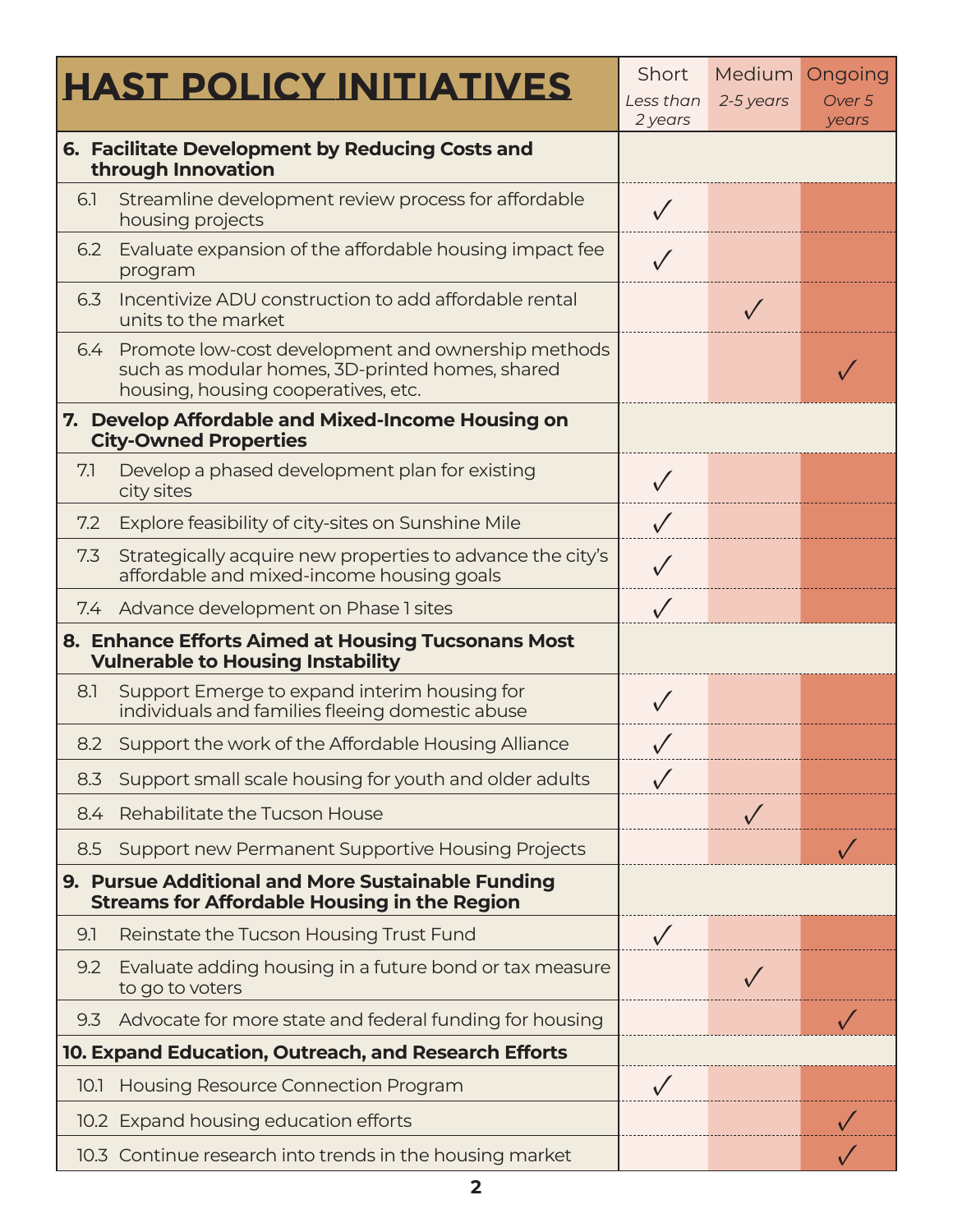# **Immediate mayor and council actions for Consideration**

### **1. Direct HCD to return to Mayor and Council with resolution to adopt the Housing Affordability Strategy for Tucson, with the added direction and changes discussed**

### (**Overall HAST Action**)

By adopting the Housing Affordability Strategy for Tucson, Mayor and Council are expressing support for the overall concepts outlined in the plan and providing direction to HCD to work towards its implementation. Many of the specific actions will need Mayor and Council approval once more of the details are worked out.

#### **2. Approve and adopt the geographical areas outlined in the Community Revitalization Areas map**

(**HAST Policy Initiative 3:** Prioritize Affordable Housing in Areas of Opportunity)

By approving and adopting the areas outlined in the Community Revitalization Area Map, the Tucson Mayor and Council support the redevelopment of these areas and will continue to invest in these areas to spur economic development, improve the quality of life for local residents, and reduce crime. As investment occurs, it is important to build and preserve affordable housing in these areas to prevent displacement and to provide opportunities for low-income households in areas that could see demographic shifts. These geographic areas will be shared with the State and used by the City when prioritizing affordable housing funding allocations.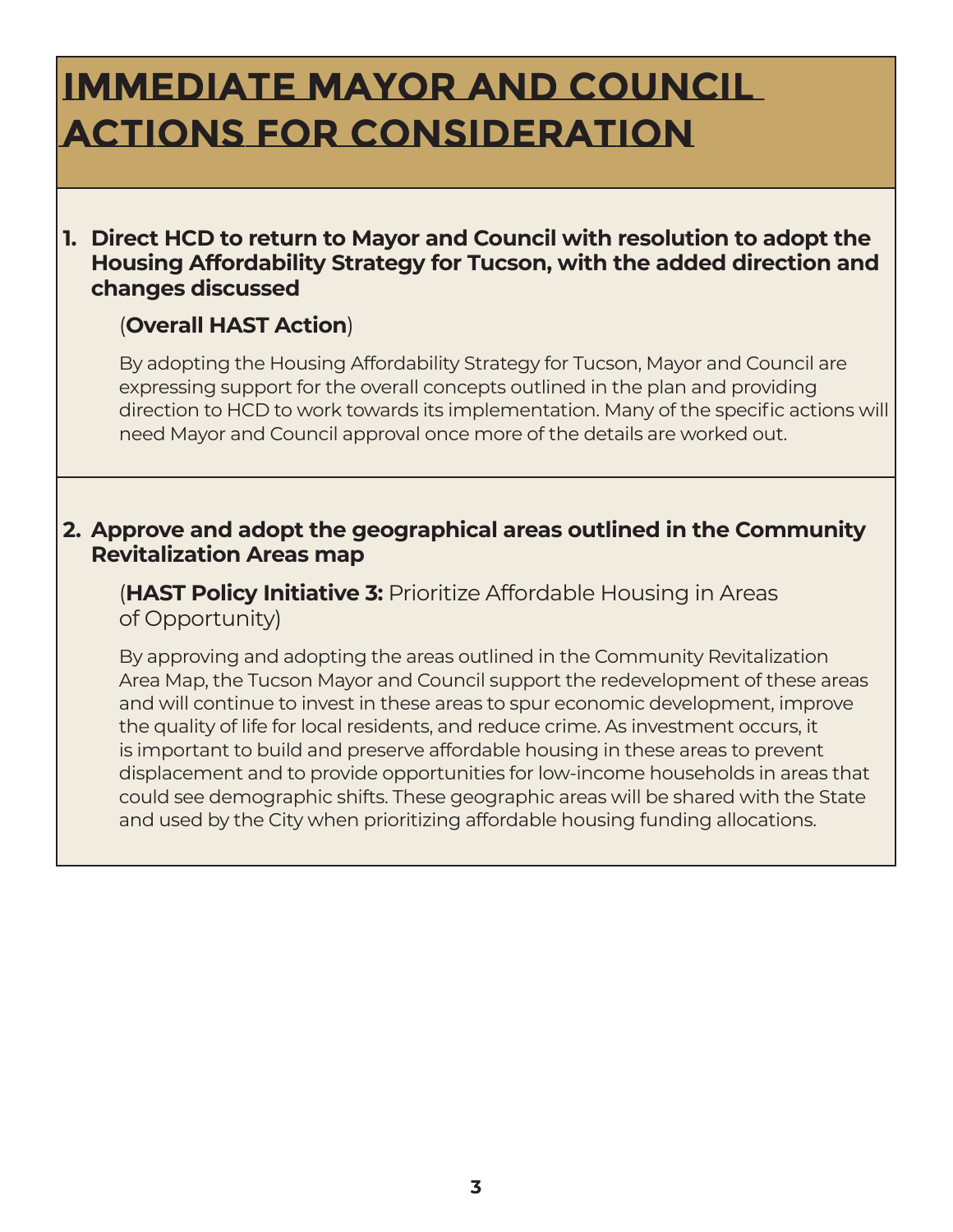### **Immediate mayor and council actions for Consideration**

**3. Direct Planning and Development Services (PDSD) that is currently developing an amendment to the commercial parking code to include affordable housing projects as eligible projects to request a parking reduction.** 

(**HAST Policy Initiative 5:** Update Zoning Regulations to Encourage Affordable Housing)

PDSD is currently working on a code change to commercial parking regulations which has several aspects. Per previous direction from Mayor and Council, this code change will create new standards for electric vehicle charging infrastructure in commercial parking lots, and provide a permanent option for restaurant seating expansion into parking areas.

The Individual Parking Plan (IPP), UDC 7.4.5.A, allows certain types of development proposals to request a reduction in the number of required parking spaces. Based on findings which include a parking study, such a reduction can then be granted by the PDSD Director. Eligible projects include those that are within a quarter mile of transit, and housing for the elderly or physically disabled, among other criteria. Low-income housing developments on their own are not eligible to apply for a parking reduction through this avenue, though many qualify based on proximity to transit. Should Mayor and Council provide the direction to do so, staff would include a provision in the commercial parking amendment to add criteria to allow any affordable housing project to request an IPP to reduce their required parking. This request would then be reviewed on a case-by-case basis using the procedure for an IPP already established in the Unified Development Code.

This recommendation is based on input from stakeholders received in the outreach process to develop the HAST and other stakeholder feedback. Many developers have pointed to our minimum parking requirements as a barrier in developing affordable housing, especially given lower car ownership among low-income households.

**4. Direct staff to develop language to amend the affordable housing impact fee waiver program for any affordable housing project that meets affordability terms; subject to available funding.** 

(**HAST Policy Initiative 6:** Facilitate Development by Reducing Costs and through Innovation)

This recommendation is also based on input from stakeholders received in the outreach process. Many developers have requested reductions in development costs in order to help their affordable housing projects pencil out. By supporting this recommendation, HCD would work with the Attorney's Office on an amendment to the existing Affordable Housing Impact Fee Waiver Ordinance and will evaluate the fiscal impact of the proposed changes to bring before Mayor and Council in 2022 for consideration.